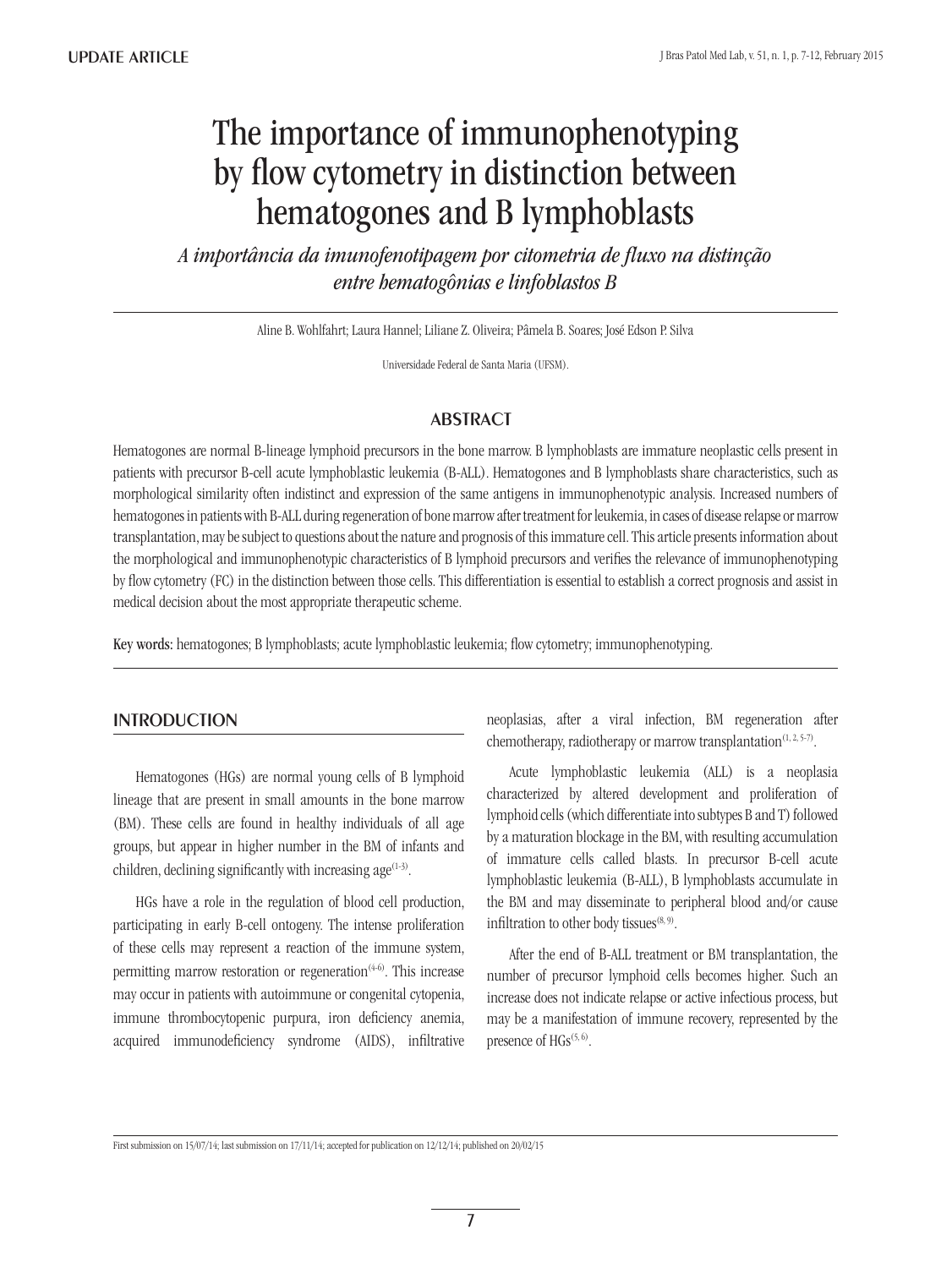In some clinical situations, HGs and lymphoblasts exhibit morphologically indistinguishable characteristics, making it difficult to distinguish minimal involvement of residual or recurrent blasts from a small population of normal progenitor cells in the  $BM^{(6, 7)}$ . A precise discrimination between these lymphoid precursors is fundamental to assist in the therapeutic management of B-ALL patients, because questions about prognosis may arise due to the morphological similarity of these cells in the regeneration phase<sup> $(2, 4, 7)$ </sup>. Studies have found levels of HGs in the BM ranging from 8% to 55%, a common high result after chemotherapy or marrow transplantation<sup> $(5, 6)$ </sup>.

The treatment for B-ALL may debilitate patients, increasing risks of immune and nutritional effects, with possible impaired therapeutic response<sup>(10)</sup>. Distinction between normal and malignant cells at the moment of BM regeneration is essential to establish a correct prognosis and avoid subjecting leukemic patients to unnecessary chemotherapy or radiotherapy sessions<sup> $(2, 11)$ </sup>.

A possibility to enhance the cellular distinction between HGs and B lymphoblasts is immunophenotyping by flow cytometry (FC), because it provides a simple, rapid and adequate analysis in clinical screening procedures. This technique permits to identify a cellular profile even when it is present in small populations, contributing to diagnosis, classification, staging, prognosis and monitoring of hematological malignancies $(12-15)$ .

## Morphology of B lymphoid cells

Hematopoiesis is the process responsible for blood cell proliferation, differentiation, and maturation. The hematopoietic stem cell generates several cell types in this system, such as the lymphoid progenitor cells, which have the property of maturing and differentiating into B, T and natural killer (NK) lymphocytes<sup>(16, 17)</sup>. Lymphocytes have different morphological, cytochemical and immunophenotypical characteristics, essential for their recognition. B lymphocytes are small cells (6-10 micrometers of diameter) with a high nucleus/cytoplasm ratio and maturation in the BM<sup>(18)</sup>.

Cell production is strictly controlled in the bone marrow, which is the primary organ able to generate and differentiate B lymphoid progenitors at different stages of maturation. As methodologies advanced, researches focused on the BM of healthy individuals, identifying under-represented cell subpopulations, such as HGs, and learning about the distinct maturation stages of these cells<sup>(16, 19, 20)</sup>.

HGs cytological classification is better characterized in BM aspirate smears (Figure 1A). These precursors are classified

as small-sized lymphoid cells, which range from 10 to 12 micrometers in diameter during the immature phase (phase I), and 17 to 20 micrometers during the intermediate (phase II) and mature (phase III) phases<sup> $(2, 5, 6)$ </sup>.

The most mature HGs possess morphology similar to that of mature lymphocytes with condensed or coarse chromatin. However, the most immature ones are similar to B-ALL blasts, and in some cases are indistinguishable<sup>(2)</sup>. HGs nucleus is round or oval, sometimes indented, its chromatin is homogeneous, in certain cases has small indistinct nucleoli; cytoplasm is generally scant, varying from moderate to deeply basophilic, with no inclusions, granules or vacuoli $(2, 6, 11)$ .

Marrow aspirate samples are obtained mostly from patients with suspected neoplasia or hematologic abnormalities. As a rule there are no accepted reference values for HGs, because the BM examination is rarely performed in healthy individuals. Even so, a group of researchers considered values ≥ 5% elevated, because in this amount HGs become visible in BM smears<sup>(1-3)</sup>.

Blast morphology in ALL was described according to the French-American-British (FAB) classification in 1976. Lymphoblasts were divided into three subtypes: L1, L2, and L3, and defined according to cell size, chromatin state, nuclear shape, nucleolus characteristics, amount of cytoplasm, presence of vacuoli, and degree of basophilia in the cytoplasm(21). The diagnosis of this neoplasia is confirmed by the presence of 25% or more lymphoblasts in the total BM nucleated cells, according to the classification by the World Health Organization (WHO) (Figure 1B). However, if a blast level lower than 20% is encountered in the marrow, other exams must be performed to confirm diagnosis<sup> $(22)$ </sup>.

During BM regeneration in a patient being treated for leukemia, the normal precursor cells and the neoplastic B lymphoblasts often exhibit morphologically undistinguishable features<sup>(6, 7, 23)</sup>. Staining techniques that use methylene blue,



Figure 1 *− Morphology of B lymphoid precursors (arrows) in BM aspirate samples stained by May-Grünwald-Giemsa*

*A) hematogones; B) B-ALL blasts under an optical microscope (magnification 1000×).*

*BM: bone marrow; B-ALL: precursor B-cell acute lymphoblastic leukemia.*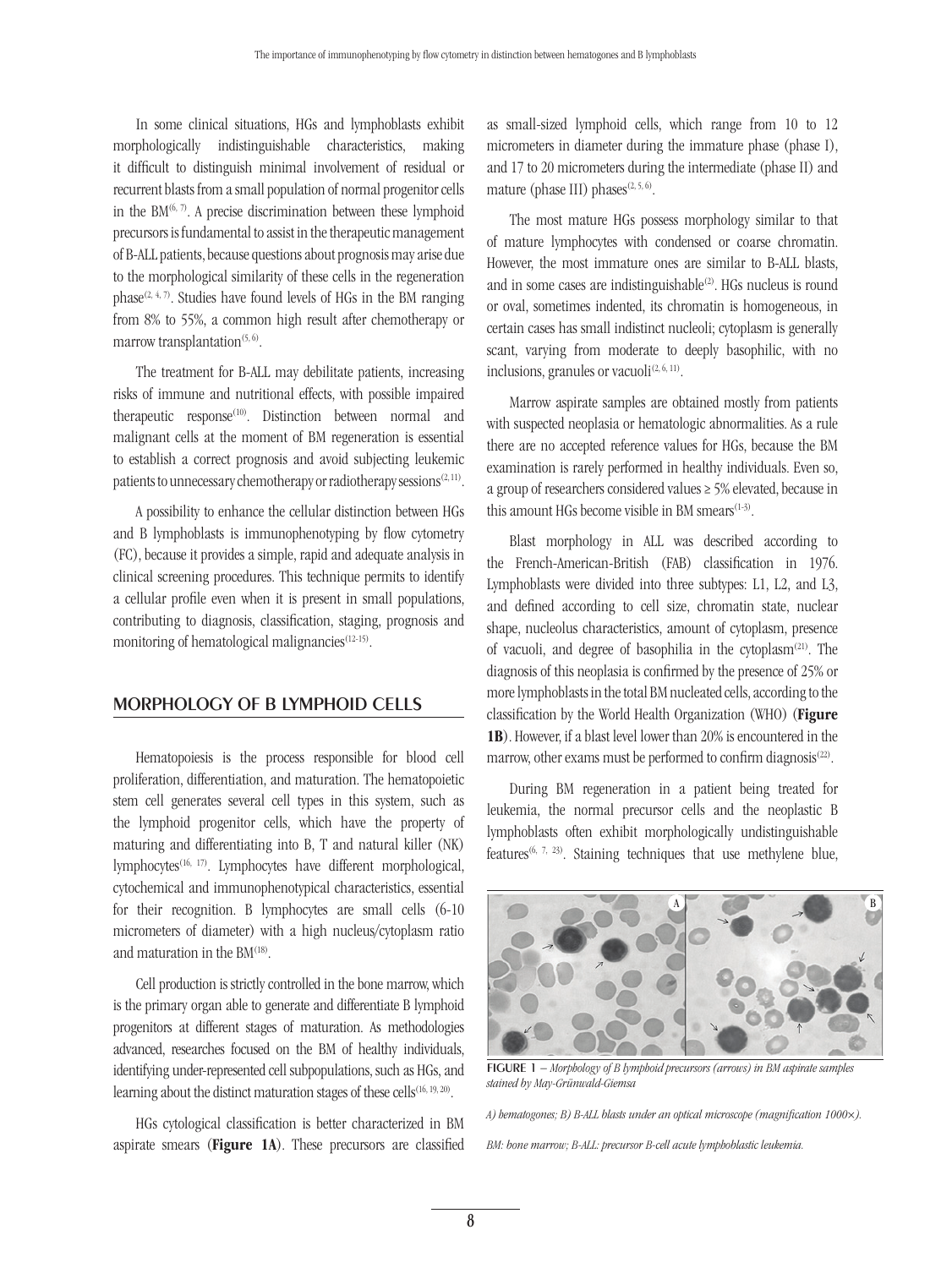according to Romanovsky, to analyze HGs morphology result in the similarity between these cells and ALL blasts subtype L1 of FAB classification(24, 25). Although HGs have characteristics of immature cells, they must not be called lymphoblasts<sup>(5)</sup>. Morphological and immunophenotypic analysis is required to assess this marrow regeneration or in cases of relapse in individuals with B-ALL<sup>(2, 14)</sup>.

## Immunophenotypic analysis of B lymphoid precursor cells

Normal and malignant B lymphoid precursors reveal morphological similarities when seen under an optical microscope, but their structure has several types of molecules with different functions, which need a more specific characterization to identify the cell origin. Immunophenotyping permits this distinction, because it identifies the exact type of cell that composes a certain tissue, by means of the interaction between monoclonal antibodies and membrane, cytoplasmic or intranuclear antigens<sup> $(5, 14, 26)$ </sup>. FC permits immunophenotypic studies through multiple staining of the cells in analysis by fluorescent labeling, laser technology, and cell separation methods<sup>(27)</sup>.

FC immunophenotypic analysis of young cells of lymphoid lineage permits identifying the cell lineage (B or T) and the phenotype of lymphoid cells in different maturation stages, besides making it possible to distinguish between HGs and B lymphoblasts. This technique assists in the diagnosis of B-ALL and is widely used in the post-treatment assessment for detection and monitoring of minimal residual disease, permitting the follow-up of leukemic patients<sup>(1, 5, 15, 28, 29)</sup>. Questions as to the nature of B lymphoid precursors may arise due to intense cell proliferation in B-ALL patients during BM regeneration after leukemia treatment, in cases of relapse, or marrow transplantation<sup>(2, 14)</sup>. For this reason, distinction between HGs and blasts is essential to establish a correct prognosis.

Determination of several cell types by immunophenotyping is performed using a group of molecules that stain the cells called cluster of differentiation (CD). HGs may resemble malignant lymphoblasts by expression of an immature B-cell phenotype, although these young cells exhibit significant differences as to expression patterns and specific antigen levels. These B lymphoid precursors express antigens in common in the BM, for example, CD10 (B lymphoid and B lymphoblastic precursor) and CD34 (hematopoietic precursor), but what differentiates them is the continuity of expression of these antigens<sup> $(2, 11, 14)$ </sup>.

HGs were initially defined as a population of cells with normal and heterogeneous progression in the BM by multiparametric FC<sup>(19)</sup>. Later on, immunophenotypic characterization confirmed the continuous and complete maturation pattern of HGs within the same cell population, with the expression of antigens typical of B-lineage precursor cells in all maturation phases $(11, 30)$ .

The first antigen of B lymphoid lineage in normal BM, CD22, became known due to the FC technique<sup>(29)</sup>. In some clinical situations this antigen presents expressions of low and high intensity, which indicate the existence of lymphoid precursors with lower and higher maturity, respectively<sup>(11)</sup>. CD22 antigen is expressed after CD34 and precedes the expression of CD19 (B-cell marker) and CD10. Thus, the most immature B-cell progenitors would be absent from CD19, coexpressing CD34, terminal deoxinucleotidil transferase (TdT) – marker of immature B and T lymphoid cells –, and CD22. Just afterwards, the most immature lymphoid precursors intensify TdT expression, show high-intensity expression of CD34 and CD10, and low-intensity expression of CD19 and CD45 (leukocyte antigen). In the transition from immature to intermediate, these young cells lose expression of TdT and CD34, while decrease intensity of CD10 expression and increase CD45 to intermediate levels, with increased expression of CD19. During the mature phase, these cells acquire membrane immunoglobulins of class M (mIgM) in the membrane surface (mature B-cell marker), and present high CD45 and negative or low intensity CD10 expression<sup>(6, 7, 11, 27, 29, 31)</sup>.

As shown in the Table, HGs were classified into phases according to the presence and intensity of antigen expression in the cells. The phenotypic patterns of these lymphoid precursors are divided into three maturation stages: immature, intermediate, and mature<sup>(2, 6, 11, 19)</sup>.

According to the gradual expression of certain antigens, the progressive maturation pattern of HGs within a same cell population with positive expression of antigen CD19 may be observed in Figure 2.

| <b>IADLE</b> – Infinunophenotypic profile of hematogories |              |                   |              |
|-----------------------------------------------------------|--------------|-------------------|--------------|
| Antigen                                                   | Immature (I) | Intermediate (II) | Mature (III) |
| CD22                                                      |              |                   |              |
| CD34                                                      |              |                   |              |
| TdT                                                       |              |                   |              |
| CD19                                                      |              | $^{+}$            |              |
| CD10                                                      |              | $^{+}$            |              |
| CD45                                                      |              | $^{+}$            |              |
| mIgM                                                      |              |                   | $^{+}$       |

 $\text{C}$ 

*Adapted from Jorge* et al*. (11) and Lúcio* et al*. (29).*

*TdT: terminal deoxinucleotidil transferase; IgM: class M immunoglobulin; m: membrane; -: lack of antigen expression; +: presence of antigen expression;* ↑*: high-intensity expression;* ↓*: low-intensity expression.*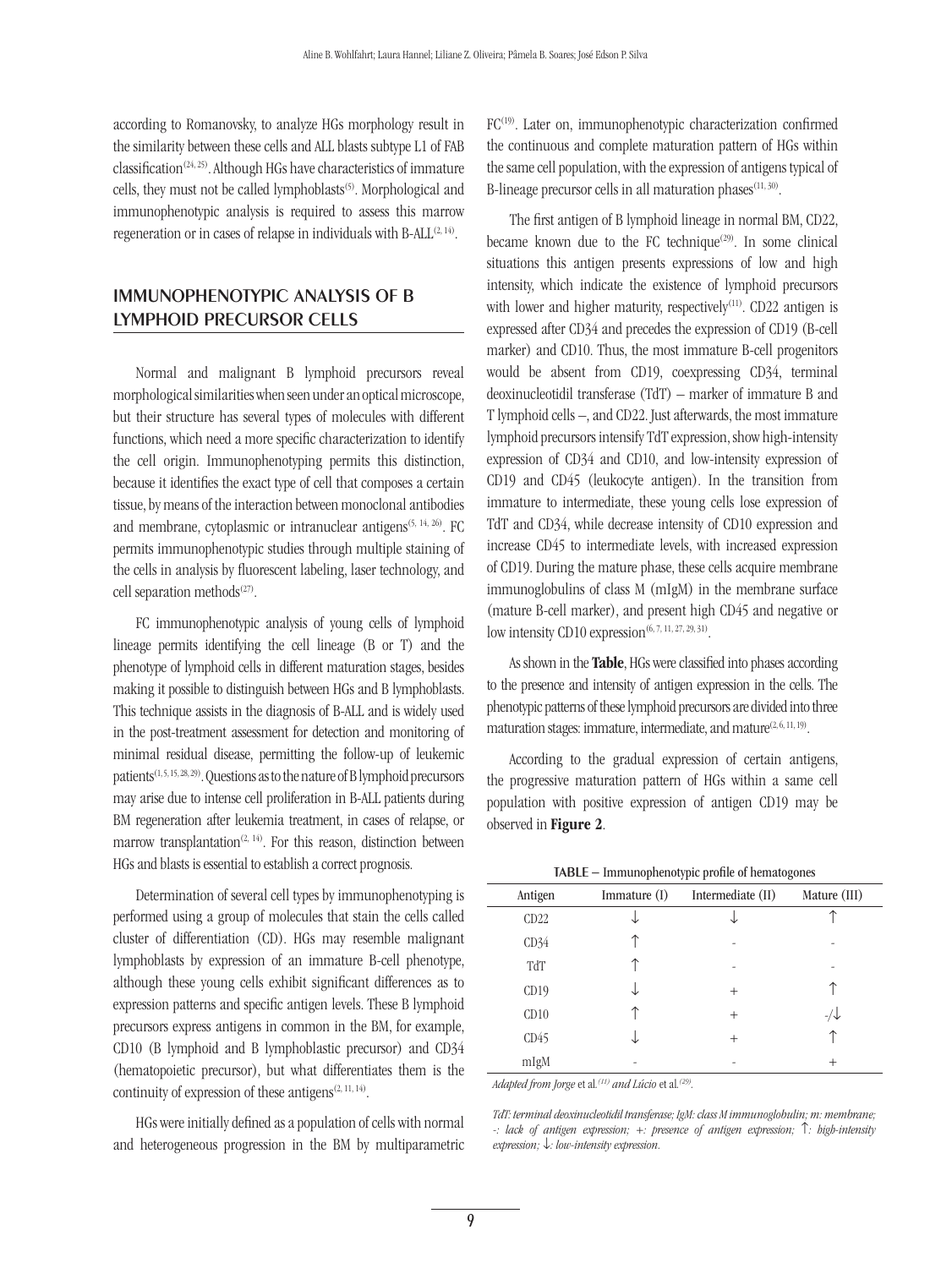

Figure 2 *− Maturation profile of hematogones according to expression of the antigens investigated by FC immunophenotyping*

*A) a: immature – CD10*↑ *and CD45*↓*; b: intermediate – CD10+ and CD45+; c: mature CD10-/*↓ *and CD45*↑*); B) a: immature – CD34*↑ *and IgM-; b: intermediate – CD34- and IgM-; c: mature – CD34- e IgM+.*

*FC: flow cytometry; FITC: fluorescein isothiocyanate; PE: phycoerythrin; IgM: immunoglobulin M; -: lack of expression; +: presence of expression;* ↑*: high-intensity expression;* ↓*: lowintensity expression.*

> The distribution of B-cell subtypes between children and adults presents significant differences. Children have marrows rich in B cells – immature or in the intermediate phase of differentiation – (approximately 70% of all B cells of normal BM), while in adults mature B lymphocytes predominate  $(70\%$  of total B cells)<sup>(29, 32)</sup>.

> Several researchers, who divide B lymphoblasts into four classes, proposed a B-ALL immunological classification according to the expression of specific antigens: pro-B ALL, common ALL (cALL), pre-B ALL and mature B-cell  $ALL^{(25)}$ . These classes were ordered based on the maturation degrees of leukemic cells in comparison with the normal lymphocytic differentiation path $(25, 33-35)$ . Frequent comparisons of these immunophenotypings with the morphological subtypes of FAB classification showed a direct correlation between the subgroup L3 and mature B-cell ALL, whereas subgroup L1 more frequently correlates with pre-B ALL<sup>(25)</sup>.

> Out of concern for incorporating genetic alterations, WHO presented a group of clinical, morphological, immunophenotypic and genetic parameters used by pathologists, hematologists and oncologists to characterize malignant neoplasias<sup> $(22, 36)$ </sup>. Upon meeting these criteria for B-ALL, patients have been treated according to specific protocols.

> In the immunophenotypic classification, B lymphoblasts exhibit an incomplete maturation spectrum, represented by a single immature population (low intracellular complexity), characterized by the expression of CD34 antigen. These blasts also present positivity for B-cell-specific antigens, such as CD22, CD19, human leukocyte antigen DR (HLA-DR) (B-lineage lymphoid cells) and  $CD10^{(2, 11, 34, 37, 38)}$ . The TdT antigen may be absent, but, when present, displays variable expression intensity in most blastic cells. A feature restricted to B lymphoblasts is the high-intensity

expression of CD10 with negative CD45. The presence of high CD10 with low-intensity CD45 frequently appears in these cells, but is not an exclusive aspect (Figure 3A). The immature profile of blasts is marked by the high-intensity expression of CD34 with negative mIgM (**Figure 3B**), but rarely the negative or low expression of CD34 and absent mIgM occurs<sup> $(11, 35, 39)$ </sup>.

The immunological analysis of these blastic cells indicates a larger proportion of immature cells, and few or no mature cells at all, with aberrant antigens not detected in normal B  $cells^{(2, 37, 38)}$ . Among the phenotypic aberrations frequently found in B lymphoblasts, one may notice the presence of CD34 with low-intensity CD19, and in sequence, low expression of TdT with high-intensity CD10. Researches reveal that the phenotypic alterations found in neoplastic blasts bear a relationship with the genetic anomalies present in B-ALL $^{(27,40)}$ .



Figure 3 *− Maturation profile of B lymphoblasts according to expression of the antigens investigated by FC immunophenotyping*

*A) a: CD10*↑ *and CD45-/*↓*; B) a: CD34*↑ *and IgM-.*

*FC: flow cytometry; FITC: fluorescein isothiocyanate; PE: phycoerythrin; IgM: immunoglobulin M.*

#### **CONCLUSION**

FC is widely used in ALL diagnosis and at the moment of prognosis definition after BM transplantation or treatment for leukemia. It is important for the distinction between regenerating B lymphoid precursor cells and residual neoplastic B lymphoblasts, what will guide therapeutical decisions. Normal and malignant B lymphoid precursors express some markers in common, but distinction between them is drawn by the continuity of these antigens expression at FC. This technique permits to understand the continuous and complete maturation profile of HGs within the same cell population, making it possible to detect the gradual expression of certain antigens. Conversely, B lymphoblasts display a unique profile represented by an immature population in the BM.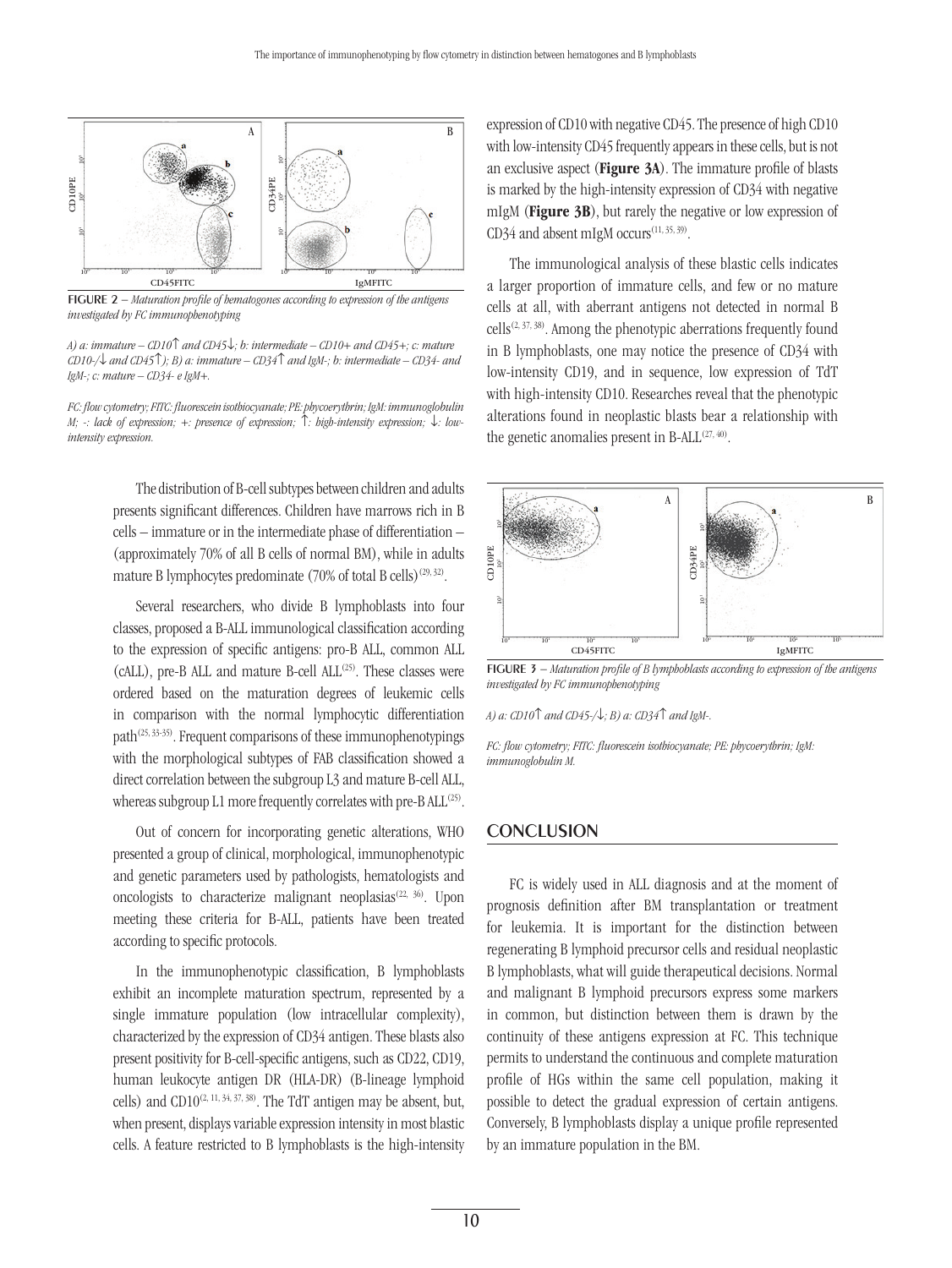Due to the production of new blood cells, the intense proliferation of HGs in the BM permits medullar restore or regeneration, what means an immunological response. For this reason, this clinical situation must not be interpreted as a harmful reaction to patients' therapy, since the presence of HGs represents a good prognosis and helps in the medical decision about the most adequate therapeutic scheme.

### Acknowledgements

The authors thank Hospital Universitário de Santa Maria for making this research possible (authorization granted by the research ethics committee of Universidade Federal de Santa Maria – CAAE: 01112412.4.0000.5346, 28/03/2012).

## resumo

*As hematogônias são precursores normais de linhagem linfoide B da medula óssea. Os linfoblastos B representam células imaturas neoplásicas presentes em pacientes portadores de leucemia linfoblástica aguda de células precursoras B (LLA-B). As hematogônias e os linfoblastos B apresentam características comuns, como a semelhança morfológica muitas vezes indistinguível e a expressão dos mesmos antígenos na análise imunofenotípica. O aumento de hematogônias em pacientes de LLA-B durante a regeneração da medula após o tratamento para leucemia, em casos de recaída da doença ou transplante medular, pode ser objeto de questionamentos quanto à natureza e ao prognóstico desta célula imatura. Este artigo apresenta informações sobre as características morfológicas e imunofenotípicas dos precursores linfoides B e verifica a relevância da imunofenotipagem por citometria de fluxo na distinção entre essas células. Essa diferenciação é essencial para estabelecer um correto prognóstico e auxiliar na decisão médica sobre o esquema terapêutico mais adequado.*

*Unitermos: hematogônias; linfoblastos B; leucemia linfoblástica aguda; citometria de fluxo; imunofenotipagem.*

#### **REFERENCES**

1. Akyay A, Falay M, Ozturkman S, et al. Hematogones in immune thrombocytopenic purpura: diagnostic implication. Turk J Pediatr. 2011; 53(2): 219-24.

2. Sevilla DW, Colovai AI, Emmons FN, et al. Hematogones: a review and update. Leuk Lymphoma. 2010; 51(1): 10-9.

3. Shima T, Miyamoto T, Kikushige Y, et al. Quantitation of hematogones at the time of engraftment is a useful prognostic indicator in allogeneic hematopoietic stem cell transplantation. Blood. 2013; 121(5): 840-8.

4. Intermesoli T, Mangili G, Salvi A, et al. Abnormally expanded pro-B hematogones associated with congenital cytomegalovirus infection. Am J Hematol. 2007; 82: 934-6.

5. Longacre TA, Foucar K, Crago S, et al. Hematogones: a multiparameter analysis of bone marrow precursor cells. Blood. 1989; 73(2): 543-52.

6. Mckenna RW, Washington LT, Aquino DB, et al. Immunophenotypic analysis of hematogones (B-lymphocyte precursors) in 662 consecutive bone marrow specimens by 4-color flow cytometry. Blood. 2001; 98(8): 2498-507.

7. Rimsza LM, Larson RS, Winter SS, et al. Benign hematogonerich lymphoid proliferations can be distinguished from B-lineage acute lymphoblastic leukemia by integration of morphology, immunophenotype, adhesion molecule expression and architectural features. Am J Clin Pathol. 2000; 114(1): 66-75.

8. Novoa V, Nunez NA, Carballo OG, et al. Inmunofenotipos aberrantes en leucemias agudas en una población hospitalaria de Buenos Aires. Medicina (Buenos Aires). 2013; 73: 9-16.

9. Zanichelli MA, Colturato VR, Sobrinho J. Indicações em transplante de células-tronco hematopoéticas em pacientes adultos com leucemia linfoide aguda. Rev Bras Hematol Hemoter. 2010; 32 suppl. 1: 54-60.

10. Hamerschlak N. Leucemia: fatores prognósticos e genética. J Pediatr (Rio de Janeiro). 2008; 84 suppl. 4: 52-7.

11. Jorge FMG, Matos JC, Pitombeira MH, et al. Hematogônias: distinção com blastos da leucemia linfoide aguda de células B por citometria de fluxo. Rev Bras Hematol Hemoter. 2006; 28(4): 258-63.

12. Chantepie SP, Salaun V, Parienti JJ, et al. Hematogones: a new prognostic factor for acute myeloblastic leukemia. Blood. 2011; 117(4): 1315-8.

13. Craig FE, Foon KA. Flow cytometric imunophenotyping for hematologic neoplasms. Blood. 2008; 111(8): 3941-67.

14. Hassanein NM, Alcancia F, Perkinson KR, et al. Distinct expression patterns of CD123 and CD34 on normal bone marrow B-cell precursors ("hematogones") and B lymphoblastic leukemia blasts. Am J Clin Pathol. 2009; 132: 573-80.

15. Haycocks NG, Lawrence L, Cain JW, et al. Optimizing antibody panels for efficient and cost-effective flow cytometric diagnosis of acute leukemia. Cytometry B Clin Cytom. 2011; 80: 221-9.

16. Kee BL. A comprehensive transcriptional landscape of human hematopoiesis. Cell Stem Cell. 2011; 8: 122-4.